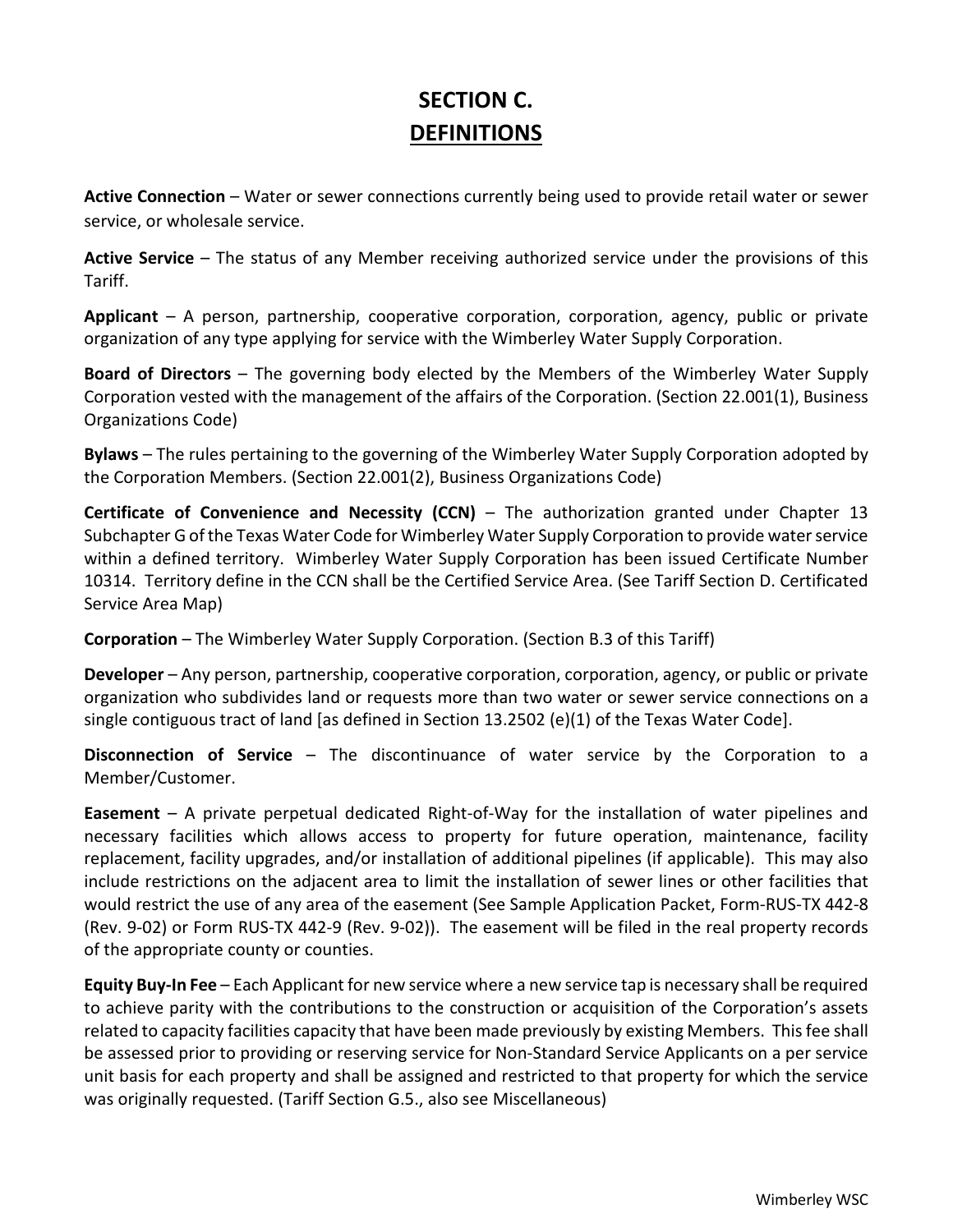**Final Plat** – A complete plan for the subdivision of a tract of land showing or referencing Local Tax Appraisal Maps, access to public road(s), number and size of lots, location of dedicated water easements, and location(s) of lakes, streams, or rivers through the property. The Wimberley Water Supply Corporation shall determine if a plat submitted for the purpose of this Tariff shall qualify as a final plat. For purposes of evaluating subdivision service requests under Section F. the Corporation may accept preliminary plats or plats awaiting final approval pending execution of agreement for service by the Corporation.

**Hazardous Condition** – A condition that jeopardizes the health and welfare of the Members/Consumers of the Corporation as determined by the Corporation or regulatory authority.

**Impact Fee** – A charge or assessment against the property for which service is requested to generate revenue for funding or recouping the costs of capital improvements or facility expansions necessitated by and attributable to new development within the Corporation's service area. The term includes amortized charges, lump-sum charges, capital recovery fees, contributions in aid of construction, and any other fee that functions in this manner. (Tariff Section G.5., Also see Chapter 395 Local Government Code)

**Inactive Connection** – Water or wastewater connections tapped to the Applicant's utility and that are not currently receiving service from the utility.

**Indication of Interest Fee** – A fee paid by a potential Member of the Corporation for the purpose of determining the feasibility of a construction and/or expansion project. The Indication of Interest Fee may be converted to a Membership Fee upon determination that service to the Applicant is feasible and available. This also applies to Applicants applying for, or receiving, Temporary Service. (Tariff Section E.8.b., and Sample Application Packet – USDA RUS-TX Bulletin 1780-9 (Rev. 09-02))

**Installation Fee** – A fee charged for all costs necessary for installation of the type of service requested. (See Section G. for breakdown of costs included in the fee.)

**Liquidated Membership** – A Membership that has been cancelled due to delinquent charges or for other reasons as specified in the Tariff.

**Member** – Any person, partnership, cooperative corporation, corporation, agency, or public or private organization who holds a membership in the Corporation and who is a record owner of fee simple title to the property in an area served by the water supply or sewer service corporation or a person who is granted a Membership and who either currently receives or will be eligible to receive water or sewer utility service from the Corporation. The Member shall be qualified for service and certified as a Member in accordance with the Corporation's Tariff. (TX Water Code Section 13.002(11), TX Water Code Section 67.016 (d))

**Membership –** A non-interest-bearing stock or right of participation purchased from the Corporation evidencing a Member's interest in the Corporation. (See Tariff Section E.8.b. and Sections 22.053, 22.151(c), Business Organizations Code)

**Membership Fee** – A fee qualified as such under the terms of the Tariff and the bylaws of the Corporation assigned to the real estate designated to receive service. The Membership fee shall be refundable upon termination of service and surrendering the Membership. (30 TAC 291.3 Definitions, Texas Water Code Section 13.043(g))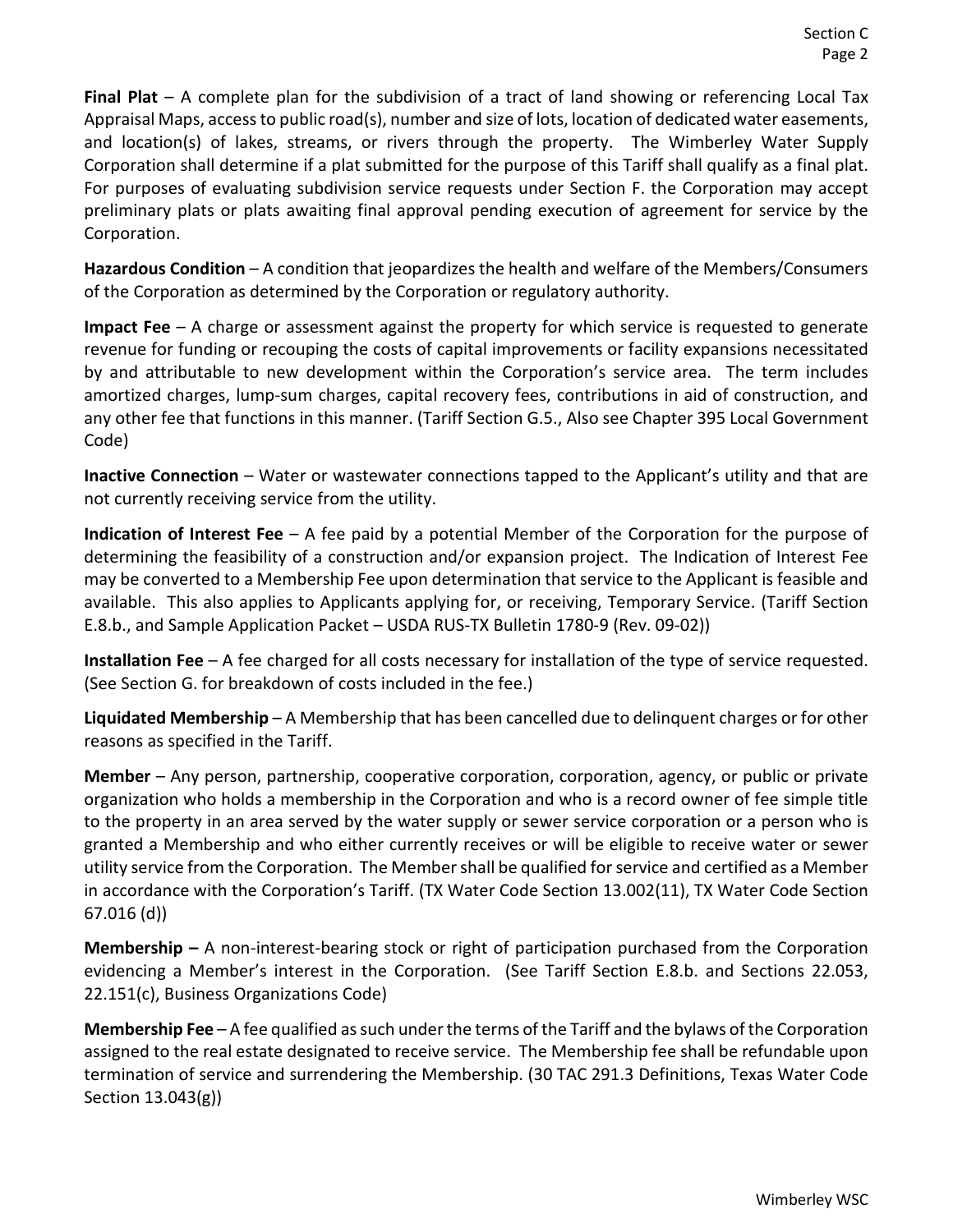**Proof of Ownership** – For the purpose of the Tariff, Applicants for service and Membership shall provide proof of ownership by deed of trust, warranty deed, or other recordable documentation of fee simple title to real estate to be served. (Texas Water Code Section 61.016 (d))

**Renter** – A consumer who rents or leases property from a Member or who may otherwise be termed a tenant. (See Tariff Section E.9)

**Re-Service** – Providing service to an Applicant at a location for which service previously existed. Costs of such Re-servicing shall be based on justifiable expenses. (See Tariff Section E.5.b., E.6.b., and Miscellaneous)

**Reserved Service Charge** – A monthly charge for each active account at a specific location for which a meter has not been installed but for which the Corporation and the Applicant have entered into agreement and/or contract for reserving service. This monthly charge shall be based on the Corporation's fixed costs to service the Applicant's dedicated facilities on a per service unit basis. This charge reserves service to the Applicant's property designated to receive service. This fee is determined on a case by case basis but shall never exceed the Service Availability Charge for Metered Service on a per service unit basis. (See Tariff Section F.6.d., (e))

**Rural Utilities Service (RUS)** – An agency of the United States Department of Agriculture Rural Development Mission Area that provides loan and grant funds for development of rural water and sewer systems serving communities with a population of less than ten-thousand (10,000) people.

**Seasonal Reconnect Fee** – The fee charge for resumption of service at a location where the Member has voluntarily suspended service, in a written request, for a period of time not exceeding 9 (nine) months within a twelve-month period. The fee based on the total months for which service is suspended multiplied by the amount of the monthly minimum fee the Corporation charges active customers.

**Service Availability Charge** – (Also known as "minimum monthly charge", "minimum", or the "base rate") The monthly charge assessed each Member/Customer for the opportunity of receiving service. The Service Availability Charge is a fixed rate based upon the meter, service size, or equivalent dwelling unit(s). (See definition of Reserved Service Charge)

**Service Application and Agreement** – A written agreement between the Member/Applicant and the Corporation defining the specific type of service requirements requested on the current Service Application and Agreement form, and the responsibilities of each party required before service is furnished. (See Sample Application Packet RUS-TX Bulletin 1780-9 (Rev. 09-02) or Non-Standard Service Contract)

**Service Investigation Fee** – A fee for costs associated with determining if service is available and determining cost of service. (See Tariff Section G.1.)

**Service Unit** – The base unit of service used in facilities design and rate making. For the purpose of this Tariff, a service unit is a 5/8" x 3/4" water meter. Sewer facilities are designed and rates are based on the basis of population served or demand. (See Tariff Section G.6.a., Miscellaneous)

**Subdivide** – To divide the surface area of land into lots or tracts intended primarily for residential use. (Texas Local Government Code Section 232.021(11))